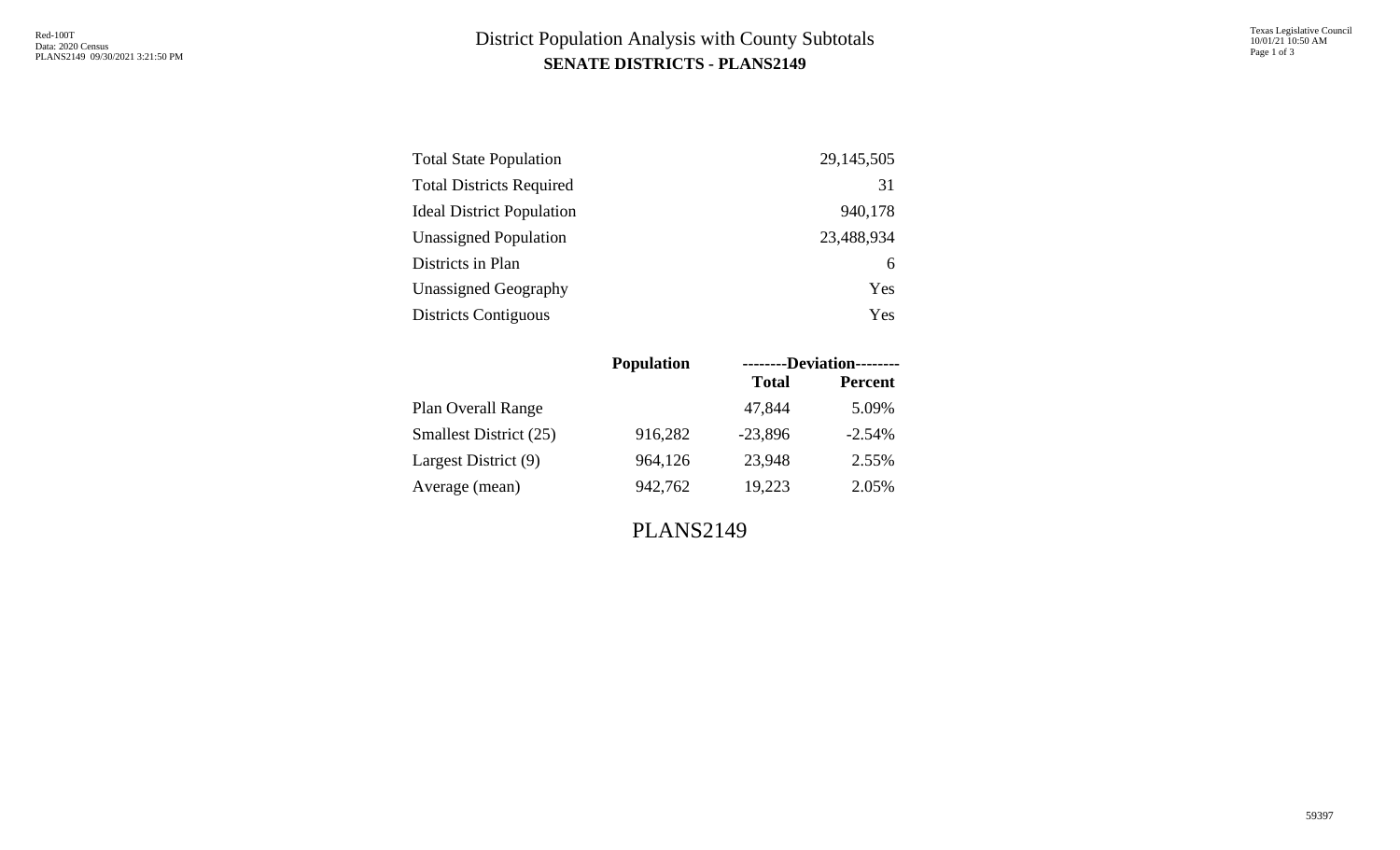## **SENATE DISTRICTS - PLANS2149** District Population Analysis with County Subtotals

Texas Legislative Council 10/01/21 10:50 AM Page 2 of 3

|                      | <b>Deviation</b>      |                | <b>Total</b>       | Anglo              | Non-Anglo          | Asian            | <b>Black</b>       | Hispanic           | $\mathbf{B}+\mathbf{H}$ |              | %Anglo %Non-Anglo | %Asian           | %Black     | %Hispanic    | $%B+H$              |
|----------------------|-----------------------|----------------|--------------------|--------------------|--------------------|------------------|--------------------|--------------------|-------------------------|--------------|-------------------|------------------|------------|--------------|---------------------|
| <b>DISTRICT 9</b>    | 23,948                | Total:         | 964,126            | 485,644            | 478,482            | 67,155           | 114,644            | 279,040            | 386,656                 | 50.4         | 49.6              | 7.0              | 11.9       | 28.9         | 40.1                |
|                      | 2.55 %                | VAP:           | 718,725            | 389,502            | 329,223            | 48,252           | 77,907             | 186,870            | 261,469                 | 54.2         | 45.8              | 6.7              | 10.8       | 26.0         | 36.4                |
| Tarrant (46%)        |                       |                | 964,126            | 485,644            | 478,482            | 67,155           | 114,644            | 279,040            | 386,656                 | 50.4         | 49.6              | 7.0              | 11.9       | 28.9         | 40.1                |
| <b>DISTRICT 10</b>   | $-4,309$              | Total:         | 935,869            | 458,713            | 477,156            | 31,753           | 165,408            | 263,847            | 422,579                 | 49.0         | 51.0              | 3.4              | 17.7       | 28.2         | 45.2                |
|                      | $-0.46%$              | VAP:           | 699,912            | 372,846            | 327,066            | 22,964           | 116,047            | 172,759            | 285,979                 | 53.3         | 46.7              | 3.3              | 16.6       | 24.7         | 40.9                |
| <b>Brown</b> (100%)  |                       |                | 38,095             | 26,672             | 11,423             | 382              | 1,881              | 8,211              | 9,884                   | 70.0         | 30.0              | $\overline{1.0}$ | 4.9        | 21.6         | 25.9                |
| Callahan (100%)      |                       |                | 13,708             | 11,555             | 2,153              | 109              | 269                | 1,306              | 1,545                   | 84.3         | 15.7              | 0.8              | 2.0        | 9.5          | 11.3                |
| Johnson (100%)       |                       |                | 179,927            | 119,226            | 60,701             | 2,852            | 8,888              | 42,613             | 50,684                  | 66.3         | 33.7              | 1.6              | 4.9        | 23.7         | 28.2                |
| Palo Pinto (100%)    |                       |                | 28,409             | 20,778             | 7,631              | 345              | 857                | 5,614              | 6,367                   | 73.1         | 26.9              | $1.2\,$          | $3.0\,$    | 19.8         | 22.4                |
| Parker (42%)         |                       |                | 61,650             | 49,870             | 11,780             | 821              | 1,123              | 7,521              | 8,550                   | 80.9         | 19.1              | 1.3              | 1.8        | 12.2         | 13.9                |
| Shackelford (100%)   |                       |                | 3,105              | 2,612              | 493                | 33               | 46                 | 363                | 394                     | 84.1         | 15.9              | 1.1              | 1.5        | 11.7         | 12.7                |
| Stephens (100%)      |                       |                | 9,101              | 6,256              | 2,845              | 89               | 327                | 2,204              | 2,503                   | 68.7         | 31.3              | 1.0              | 3.6        | 24.2         | 27.5                |
| Tarrant (29%)        |                       |                | 601,874            | 221,744            | 380,130            | 27,122           | 152,017            | 196,015            | 342,652                 | 36.8         | 63.2              | 4.5              | 25.3       | 32.6         | 56.9                |
| <b>DISTRICT 19</b>   |                       |                |                    |                    |                    |                  |                    |                    |                         |              |                   |                  |            |              |                     |
|                      | $-21,711$<br>$-2.31%$ | Total:<br>VAP: | 918,467<br>669,903 | 193,588<br>158,511 | 724,879<br>511,392 | 30,686<br>21,589 | 87,680<br>60,974   | 610,153<br>426,350 | 685,388<br>481,833      | 21.1<br>23.7 | 78.9<br>76.3      | 3.3<br>3.2       | 9.5<br>9.1 | 66.4<br>63.6 | 74.6<br>71.9        |
| Atascosa (33%)       |                       |                | 16,193             | 5,001              | 11,192             | 108              | 225                | 10,675             | 10,837                  | 30.9         | 69.1              | 0.7              | 1.4        | 65.9         | 66.9                |
| Bexar (34%)          |                       |                | 690,142            | 148,188            | 541,954            | 28,509           | 82,337             | 436,440            | 507,514                 | 21.5         | 78.5              | 4.1              | 11.9       | 63.2         | 73.5                |
| Crockett (100%)      |                       |                | 3,098              | 1,080              | 2,018              | 23               | 36                 | 1,920              | 1,945                   | 34.9         | 65.1              | 0.7              | 1.2        | 62.0         | 62.8                |
| Dimmit (100%)        |                       |                | 8,615              | 898                | 7,717              | 94               | 129                | 7,487              | 7,570                   | 10.4         | 89.6              | 1.1              | 1.5        | 86.9         | 87.9                |
| Edwards (100%)       |                       |                | 1,422              | 651                | 771                | 26               | 17                 | 718                | 725                     | 45.8         | 54.2              | 1.8              | 1.2        | 50.5         | 51.0                |
| Frio (100%)          |                       |                | 18,385             | 3,053              | 15,332             | 218              | 767                | 14,171             | 14,897                  | 16.6         | 83.4              | $1.2\,$          | $4.2\,$    | 77.1         | 81.0                |
| Guadalupe (20%)      |                       |                | 35,018             | 14,693             | 20,325             | 517              | 2,383              | 17,176             | 19,200                  | 42.0         | 58.0              | 1.5              | 6.8        | 49.0         | 54.8                |
| Kinney (100%)        |                       |                | 3,129              | 1,489              | 1,640              | 46               | 66                 | 1,470              | 1,517                   | 47.6         | 52.4              | 1.5              | 2.1        | 47.0         | 48.5                |
| Maverick (100%)      |                       |                | 57,887             | 1,574              | 56,313             | 295              | 307                | 54,936             | 55,107                  | 2.7          | 97.3              | 0.5              | 0.5        | 94.9         | 95.2                |
| Real (100%)          |                       |                | 2,758              | 1,940              | 818                | 28               | 50                 | 692                | 731                     | 70.3         | 29.7              | 1.0              | 1.8        | 25.1         | 26.5                |
| <b>Uvalde</b> (100%) |                       |                | 24,564             | 6,613              | 17,951             | 206              | 268                | 17,317             | 17,462                  | 26.9         | 73.1              | 0.8              | 1.1        | 70.5         | 71.1                |
| Val Verde (100%)     |                       |                | 47,586             | 7,836              | 39,750             | 574              | 962                | 38,207             | 38,861                  | 16.5         | 83.5              | 1.2              | $2.0\,$    | 80.3         | 81.7                |
| Zavala (100%)        |                       |                | 9,670              | 572                | 9,098              | 42               | 133                | 8,944              | 9,022                   | 5.9          | 94.1              | 0.4              | 1.4        | 92.5         | 93.3                |
| <b>DISTRICT 22</b>   | 20,315                | Total:         | 960,493            |                    |                    | 47,437           |                    | 242,869            | 402,630                 | 50.6         | 49.4              | 4.9              | 17.5       | 25.3         | 41.9                |
|                      | 2.16 %                | VAP:           | 726,812            | 485,826<br>396,615 | 474,667<br>330,197 | 35,817           | 167,678<br>116,718 | 161,514            | 274,828                 | 54.6         | 45.4              | 4.9              | 16.1       | 22.2         |                     |
| <b>Bosque</b> (100%) |                       |                | 18,235             | 13,621             | 4,614              | 148              | 503                | 3,321              | 3,737                   | 74.7         | 25.3              | 0.8              | 2.8        | 18.2         | $\frac{37.8}{20.5}$ |
| Comanche (100%)      |                       |                | 13,594             | 9,197              | 4,397              | 62               | 127                | 3,867              | 3,949                   | 67.7         | 32.3              | 0.5              | 0.9        | 28.4         | 29.0                |
| Eastland (100%)      |                       |                | 17,725             | 13,653             | 4,072              | 169              | 497                | 2,934              | 3,380                   | 77.0         | 23.0              | 1.0              | 2.8        | 16.6         | 19.1                |
| Ellis $(60\%)$       |                       |                | 116,379            | 68,023             | 48,356             | 1,744            | 18,466             | 25,363             | 43,098                  | 58.4         | 41.6              | 1.5              | 15.9       | 21.8         | 37.0                |
| Erath (100%)         |                       |                | 42,545             | 30,006             | 12,539             | 557              | 1,646              | 9,254              | 10,774                  | 70.5         | 29.5              | 1.3              | 3.9        | 21.8         | 25.3                |
| Falls (100%)         |                       |                | 16,968             | 8,707              | 8,261              | 106              | 4,023              | 3,965              | 7,845                   | 51.3         | 48.7              | 0.6              | 23.7       | 23.4         | 46.2                |
| Hamilton (100%)      |                       |                | 8,222              | 6,805              | 1,417              | 63               | 68                 | 1,045              | 1,104                   | 82.8         | 17.2              | 0.8              | 0.8        | 12.7         | 13.4                |
| Hill (100%)          |                       |                | 35,874             | 24,123             | 11,751             | 278              | 2,527              | 7,884              | 10,291                  | 67.2         | 32.8              | 0.8              | 7.0        | 22.0         | 28.7                |